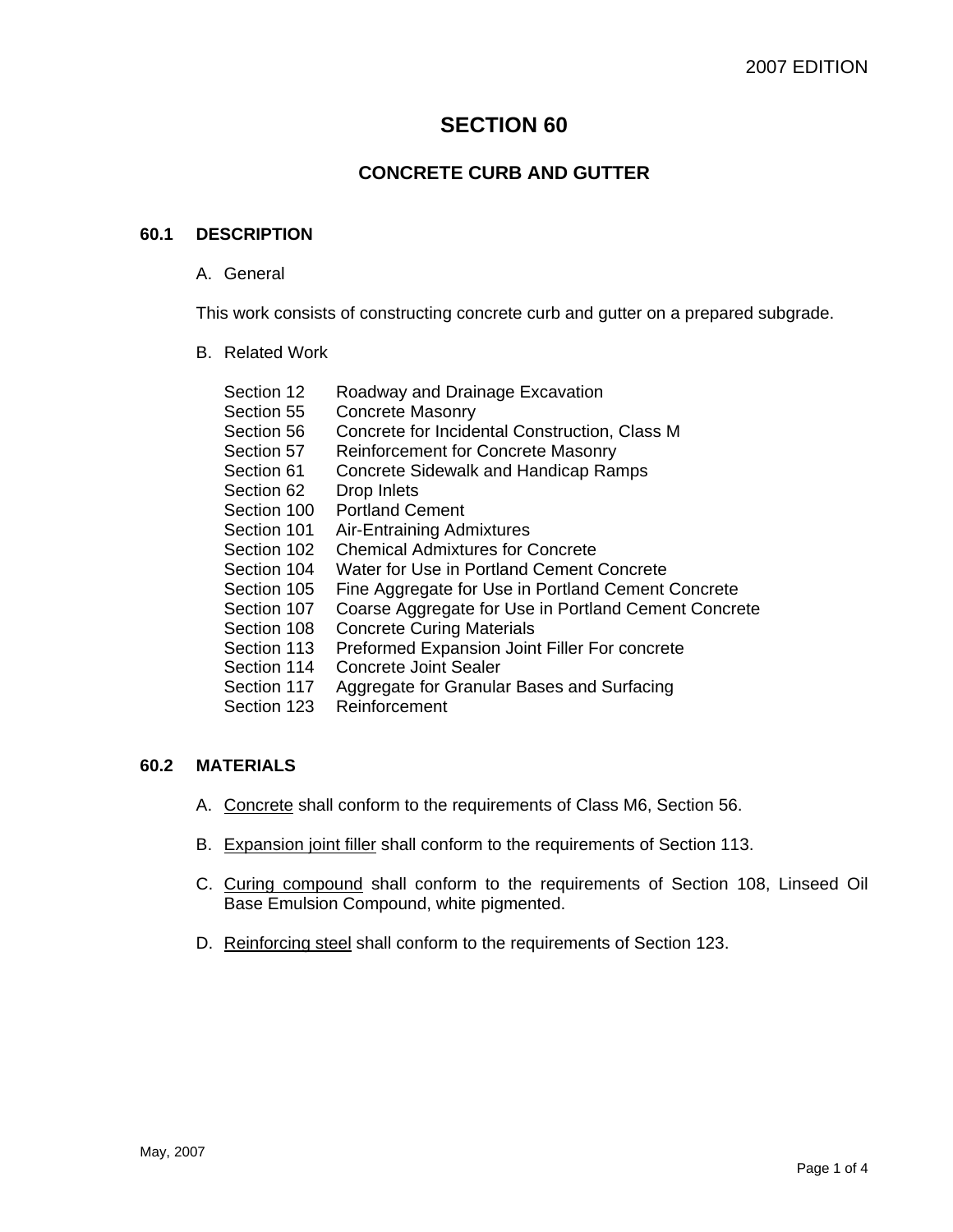### **60.3 CONSTRUCTION REQUIREMENTS**

#### A. General

The construction of fillets and curb and gutter shall follow the construction of inlet boxes and precede the construction of bituminous surfacing. Inlet tops shall be constructed with the curb and gutter to provide a continuous grade and alignment.

Monolithic curb, gutter, and pavement may be placed providing a sawed longitudinal joint is constructed at the theoretical edge of the pavement and the gutter crossslope is as shown for standard curb and gutter.

The foundation shall be excavated, shaped and compacted to a firm, uniform bearing surface, conforming to the planned section and established grade. Unsuitable foundation material shall be removed and replaced as directed.

Granular material, shall be furnished, placed and compacted to the required Contract depth and density. Minimum depth of granular material placed under fillets, pans, curb and gutter, type "P" gutter, and driveway approach pavement shall be four (4) inches. The foundation shall be thoroughly moistened immediately prior to the placing of concrete.

Forms shall be full depth, rigid, unyielding and mortar tight. They shall be securely staked, braced and tied to the required line and grade.

In lieu of construction using fixed side forms, concrete may be placed and formed to the required shape by using an approved type of extrusion machine. When machine placement is used, the Engineer may permit modification of consistency requirements.

The exposed surfaces of the fillets and pan and curb and gutter shall be finished smooth and even. Edges of gutter and the top face edges of the curb shall be finished with an approved finishing tool. The top surface of the concrete shall be brushed or broomed to slightly roughen the surface and remove the finishing tool marks.

All honeycombed surfaces shall be corrected to the satisfaction of the Engineer by using a grout composed of one part cement and two parts sand. Severly honeycombed areas shall be removed and replaced at the Contractor's expense.

Joints shall be constructed at the locations and of the dimensions shown on the plans or as directed by the Engineer. As a minimum, joints shall match those in the Portland cement concrete pavement section as applicable.

Concrete shall be protected and cured in accordance with the provisions of Section 55.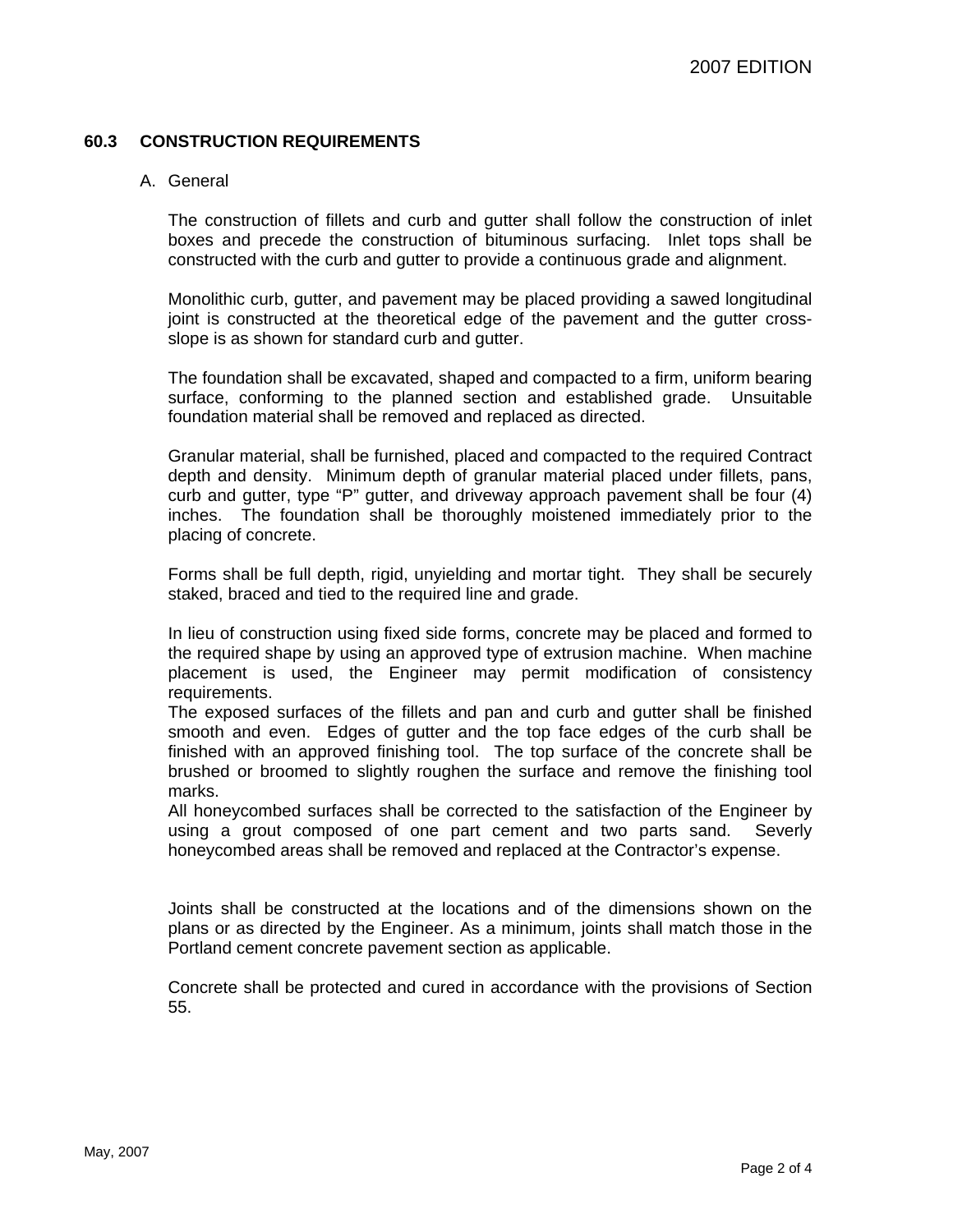After the curing period, the area behind the curb and gutter and fillets shall be filled to the required elevations with suitable material and the material shall be satisfactorily compacted. Injury to the concrete shall not occur during these operations. Curb and gutter and fillets shall be backfilled and compacted prior to placing pavement section if applicable.

B. Testing

The Contractor shall be responsible for providing a minimum of a slump, air content, seven (7) day and twenty-eight (28) day compressive strength quality test set for each days pour. Additional test sets and testing may be required by the Engineer or as called for in the Detailed Specifications.

#### **60.4 METHOD OF MEASUREMENT**

Concrete curb, gutter and combined curb and gutter will be measured to the nearest one-tenth (0.1) linear foot. Measurement for concrete curb will be on the inside bottom face of the curb. Measurement for separate gutters and combined curb and gutter will be on the inside edge next to the pavement.

Measurement of curb and combined curb and gutter will include tapers for approaches and or entrances. Measurement for approach gutter or "P" gutter will not include tapers.

Measurement for curb and gutter shall not include the "gutter throat" of a Type "E" Inlet or the fillet curb. Refer to standard detail.

Concrete fillets, pans, approach pavement and similar items shall be measured to the nearest whole square foot or square yard consistent with the appropriate bid item in the Bidder's Proposal.

Measurement for granular materials placed under the concrete shall be in accordance with Section 117, Aggregates for Granular Bases and Surfacing.

#### **60.5 BASIS OF PAYMENT**

Concrete curb, gutter and combined curb and gutter will be paid for at the contract unit prices per linear foot for the types constructed.

Concrete fillets, pans, approach pavement and similar items will be paid for at the contract unit prices per square foot or per square yard for the types constructed.

Payment for granular materials placed under the concrete shall be in accordance with Section 117, Aggregates for Granular Bases and Surfacing.